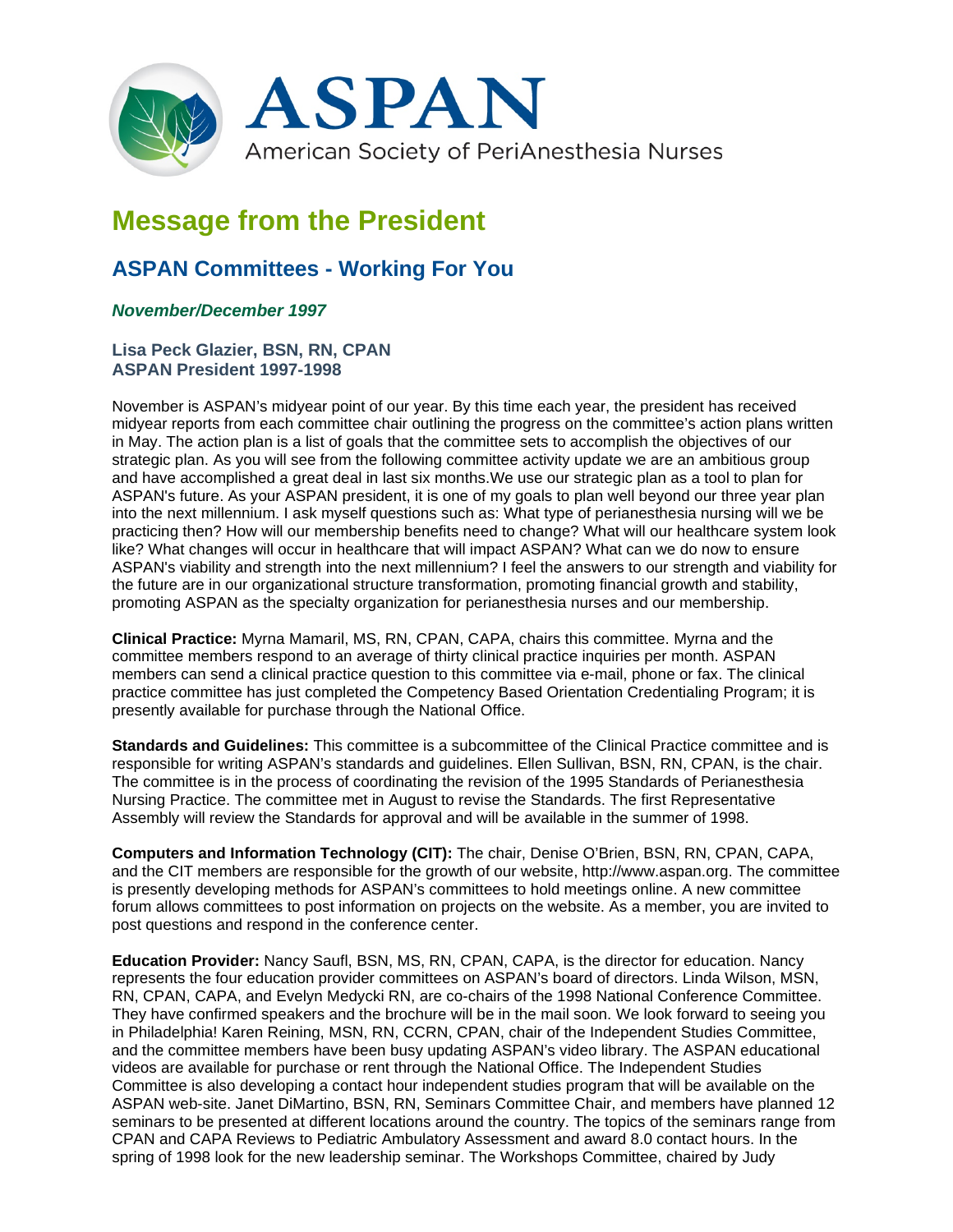Ontiveros BSN, RN, CPAN, CAPA, has assisted in eight co-sponsored workshops with components this fall. The committee has updated the outlines for Core I and Core II and is in the process of writing an advanced workshop on hemodynamics and ventilators.

**Education Approver:** Linda Mills, MSN, RN, CPAN, chairs the approver side of our education committee. Last year ASPAN received an accreditation for six years from the ANCC to provide contact hours. The approver committee has processed approximately forty applications per month for fall educational presentations.

**Ethics:** The chair of the committee is Mary Mulkay, RN, CPAN. The purpose of the Ethics Committee is to examine issues of ethical concern within perianesthesia nursing practice. Committee members publish articles on ethics in Breathline. This year the committee is exploring the ethical issues related to pain in the perianesthesia patient.

**Finance:** ASPAN's Treasurer Kathy Jurrus, BSN, RN, CPAN and the Finance Committee monitor the financial status of our Society. This committee is responsible for generating all cost and benefit analyses of ASPAN projects. This new responsibility has kept the committee very busy this year.

**Health Care Products:** Brenda Wilson, RN, CAPA, and the HCP members are contacting exhibitors for the 1998 Conference in Philadelphia. A full exhibit hall provides the ASPAN conference attendees a chance to network with industry and see the latest health care technology.

**Governmental Affairs:** Susan Carter, RN, CCRN, CPAN and the committee members monitor legislation that impacts nursing and healthcare. The committee publishes articles on governmental affairs in Breathline. As a member, you may contact Sue with questions on legislative issues.

**Membership:** Susan Shelander, RN, CPAN and the Membership Committee members are busy with the Member-Get-A Member Campaign. Brochures are available through the National Office and we invite all members to participate. With a grant from the ASPAN Foundation, the Membership Committee was able to contribute \$10,000 dollars in scholarships this year for National Conference, higher education in nursing and certification.

**Publications:** Publication Committee members and editors are on one of ASPAN's most active committees this year. Look for the Ambulatory Core Curriculum in the spring by editor Donna Quinn MBA, RN, CPAN. Kim Litwack, PhD, RN, FAAN, CPAN, CAPA will serve as editor for the 4th edition of the Core Curriculum. The Redi- Ref is being revised under the editorship of Donna Seaman, RN.

**P/R and Marketing:** Under the leadership of Barbara Diekelmann, BSN, RN, CPAN, CAPA the P/R and Marketing committee has prepared for the celebration of PeriAnesthesia Nurse Awareness Week. Logo items and posters will be available to help members celebrate. Additionally, the committee is preparing for opening and closing ceremonies for National Conference.

**Research:** Vallire Hooper, MSN, RN, CPAN, Director for Research, and the committee members are putting together a survey on temperature. The information gathered will be presented at the ASPAN/ASPANF Consensus Conference on Perioperative Thermoregulation in February of 1998. The committee is also in the process of revising the Research Grants Application.

**Standard Operations:** Jane Ehrhardt, BSN, RN, CPAN, CAPA oversees the committees of Standard Operations that are Bylaws, Policy and Procedures and Credentialing. The Bylaws Committee is chaired by Penny Lempesis, RN, CPAN. This committee is responsible for assisting the Components in revision of their bylaws in response to ASPAN's organizational transformation. Due to our organizational changes, Suzanne Mattson, RN, CPAN and the Policy and Procedures Committee are in the process of revising our policy book. Deadline for completion of this project is April of 1998. The Credentialing Committee, chaired by David Wharton MPH, RN, CPAN, developed an application that will be used to credential the members of ASPAN's first Representative Assembly in Philadelphia.

**Specialty Practice Groups (SPGs):** Gwen Williams, RN, is Coordinator for the Preoperative Assessment SPG. Membership in the Preoperative Assessment SPG is currently 452 members. Shirley Norris, MEd, RN, CNA, CNOR is in the process of forming a Management SPG.